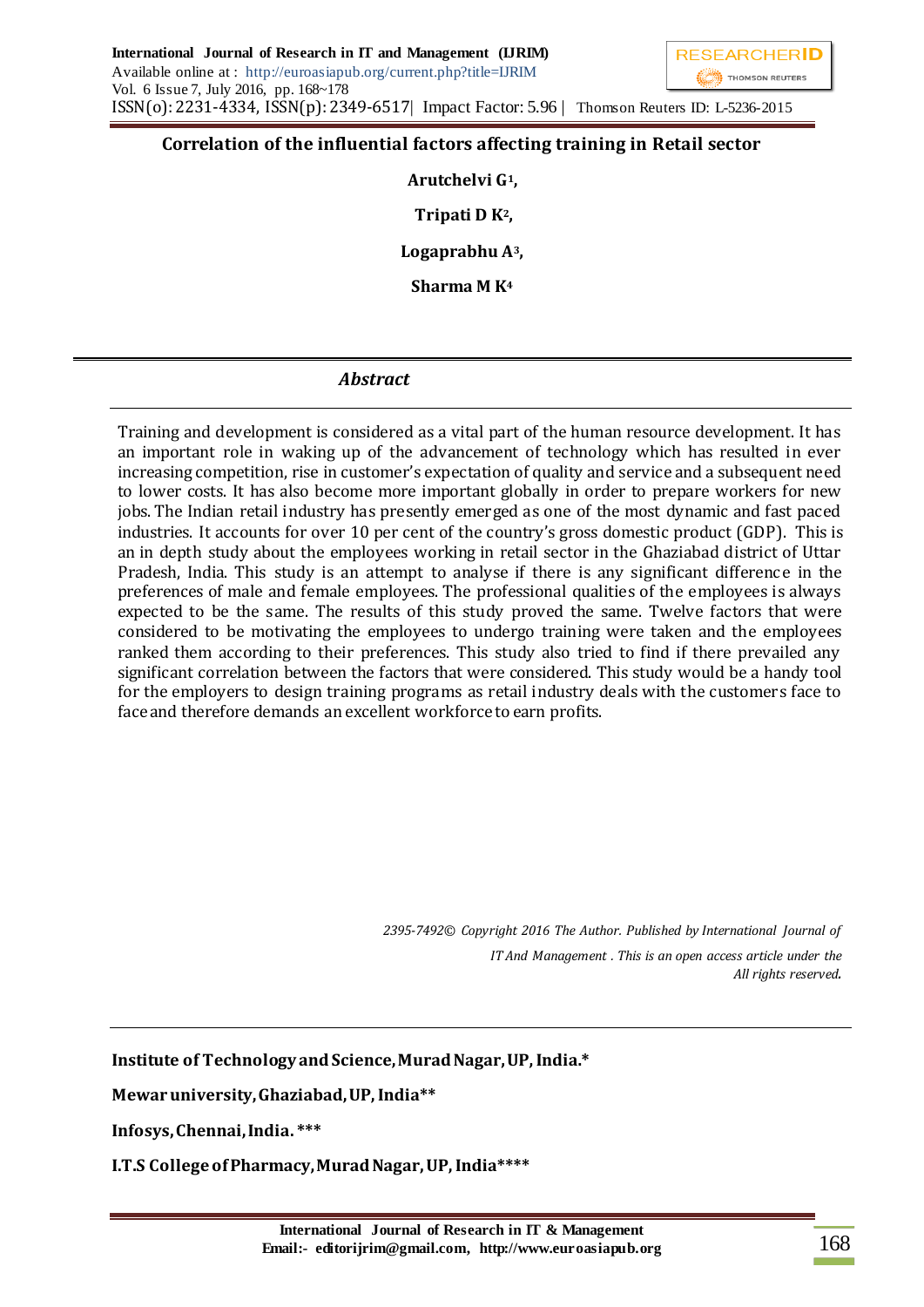#### **Introduction**

Eminent management author Peter Drucker said that the fastest growing industry would be training and development as a result of replacement of industrial workers with knowledge workers. Training and development is one of the key functions of human resource management. This century has seen increased focus on the training in organisations globally. Many organisations have made it mandatory for specific training hours per year for employees keeping in consideration the fact that technology is deskilling the employees at a very fast rate. Technically training involves change in attitude, skills or knowledge of a person with the resultant improvement in the behaviour. For training to be effective it has to be a planned activity conducted after a thorough need analysis and target at certain competencies, most important it is to be conducted in a learning atmosphere.

While designing the training program both the individual goals and organisational goals are to be kept in mind. Although it may not be entirely possible to ensure a sync, but competencies are chosen in a way that a win-win is created for the employee and the organisation. The success of a training program is evaluated in terms of the end result or the increase in the work ability, skill or competency in the trainee

In Japan for example, with increasing number of women joining traditionally male jobs, training is required not only to impart necessary job skills but also for preparing them for the physically demanding jobs.

Retail industry is a sector where female employees are employed more because of their patience and better customer handling attributes. In Japan for example, with increasing number of women joining traditionally male jobs, training is required not only to impart necessary job skills but also for preparing them for the physically demanding jobs.

With the rising need for consumer goods in different sectors including consumer electronics and home appliances, many companies have invested in the Indian retail space in the past few months. Quality of service is the leading criterion of excellence for most retailers and the quality of service is wholly dependent on the service the employees provide to the customers.

This study is an attempt to render a helping hand for the employers of the retail industry so that they will have an idea about the mindset of their employees and formulate their training programmes in an effective way. This study also checks if there is any difference in the preferences between male and female employees.

#### **Literature review**

Human resource management is defined as a system of activities and strategies that are focussed on managing the success of employees at all levels of the organisation and also help them to achieve the organisational goals (Byars & Rue, 2006). Human resource has an important role in increasing company's effectiveness.

In service training consists of activities that maintain as well as increase the employees' ability and competencies in performing the tasks assigned to them, thereby assisting the Organisations in achieving their goals and objectives (Amerioun A, Ebadi A, Sanaienasab H, 2012).

Some studies indicate that factors such as complying with the heads and managers, acquisition of credentials, professional knowledge (O'Connor AB,1979), raising income levels (Bordji A, Imani M, Moradi A,2004), earning points and scores to improve job position becoming acquainted with the experiences of other researchers (Ebadi A, Vanaki Z, Nahrir B, Hekmatpou D.,2008), improving self-esteem and self-confidence, increasing opportunities for job promotion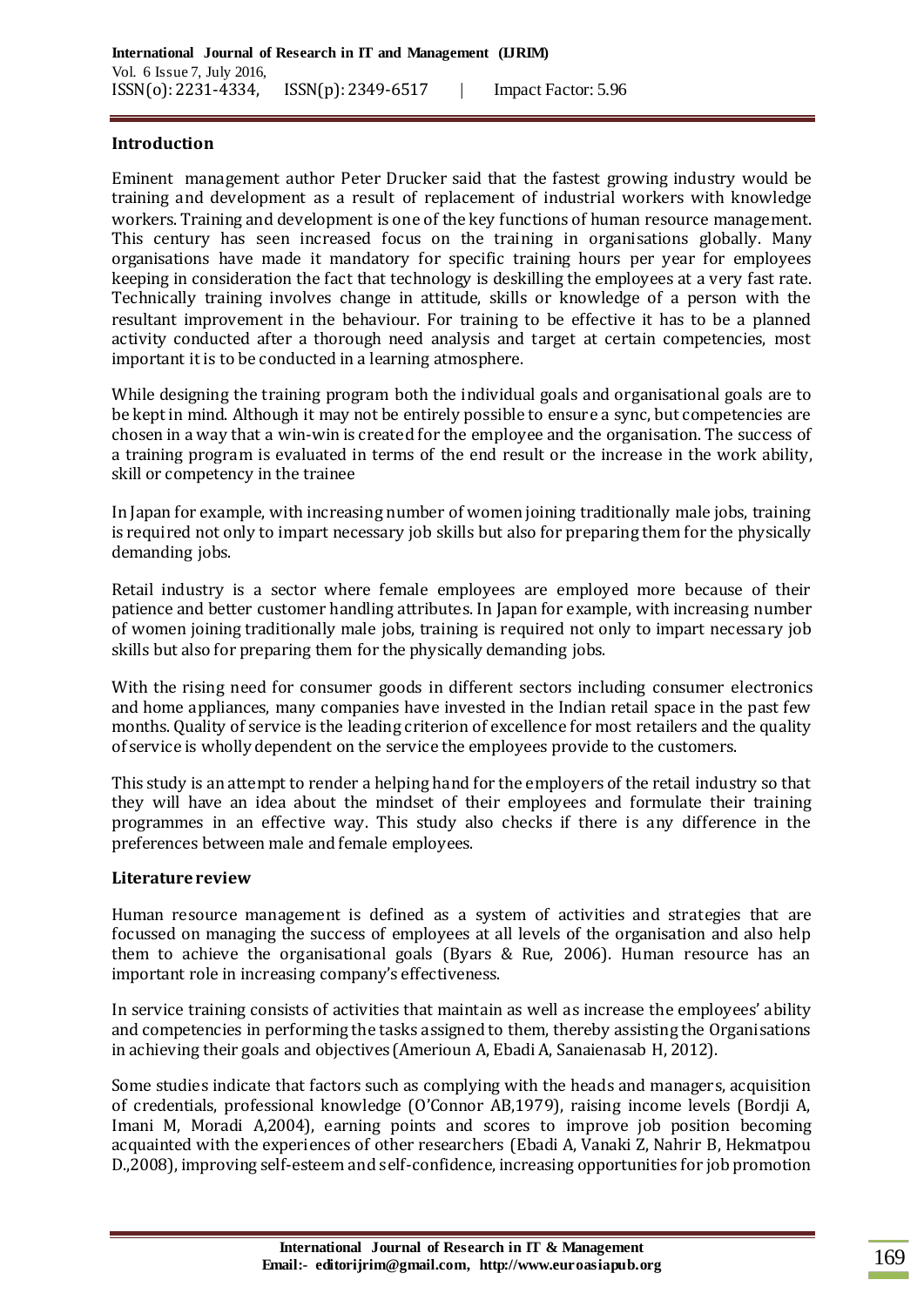(Murphy C, Cross Ch, McGuire D,2006), etc. are the most important motivational factors influencing the employees' participation in the continuing and in-service training courses.

Money is often seen as a symbol of success and also associated with comfort and security (Engelberg and Sjöberg, 2006). Many researchers have found Motivation is the main instrument to be used. There always exists a direct correlation between salary and the results obtained (Androniceanu, 2011). Some researchers suggest that the employee should be motivated through a proportional salary according to the efforts done in the job. (Murphy, 1981)

Promotion is considered to be one of the most efficient ways to motivate employees by offering them opportunities along their careers, giving them more responsibilities or even more authority. It can be done by creating an opportunity increase the salary compensation. This increase in can also cover a part of security needs by increasing the buying power of the employee. Promotions help assigning workers to jobs that better suit their abilities and is a way to move up quickly the talented workers (Gibbons 1997).

Another factor that affects transfer learning is perceived job and career utility. A study to explore the effect of several contextual factors on training motivation found that perceived job and career utility are significant predictors of training motivation. The trainees were more motivated if they knew that the new training will be related to their job and will affect their performance positively and may provide them with a wider opportunity to promotion and advancement in the future(Clark, Dobbins, and Ladd 1993).

Training helps to the update the skills and lead to increase commitment, well – being, and sense of belonging, thus directly strengthens the organization's competitiveness (Acton and Golden, 2002; Karia and Ahmad, 2000; Karia, 1999).Training has an important role in the achievement of an organizational goal by incorporating the interests of organization and the workforce (Stone R J. Human Resource Management, 2002). There is no doubt that training is important in all aspect for an organization. Training has traditionally been defined as the process by which individuals change their skills, knowledge, attitudes, and/or behaviour (Robbins and DeCenzo, 1998).

Most of researches including Colombo and Stanca (2008), Sepulveda (2005) and Konings & Vanormelingen, (2009), showed that training is a fundamental and effectual instrument in successful accomplishment of the firm's goals and objectives, resulting in higher performance and productivity of the organization. Training is a tool to fill the gap and the firms should use it wisely to improve employee productivity. Armstrong (2000) contends that trained employees often work better as teams because everyone is aware of the expectations and can achieve them together smoothly. In addition, employees who receive regular training are more likely to accept change and come up with new ideas. Training plays a vital role, improving performance as well as increasing productivity, and eventually putting companies in the best position to face competition and stay at the top.

## **Methodology**

The population under investigation of this study has been the employees of various retail outlets in Delhi National Capital Region (NCR). The study was conducted in January 2016. The sample was selected as follows: first seven retail outlets were randomly selected from a mall and each of them were considered as stratum. Then the determined sample was selected in the seven outlets using stratified sampling proportional to the size and simple sampling methods using random numbers table. A sample of 182 was taken out of which 32 was incompletely filled. So the usable sample size was 150, 100 males and 50 females.

The data was collected using a questionnaire through online Google forms. The questions covered the factors influencing training and other relevant questions related to the relationship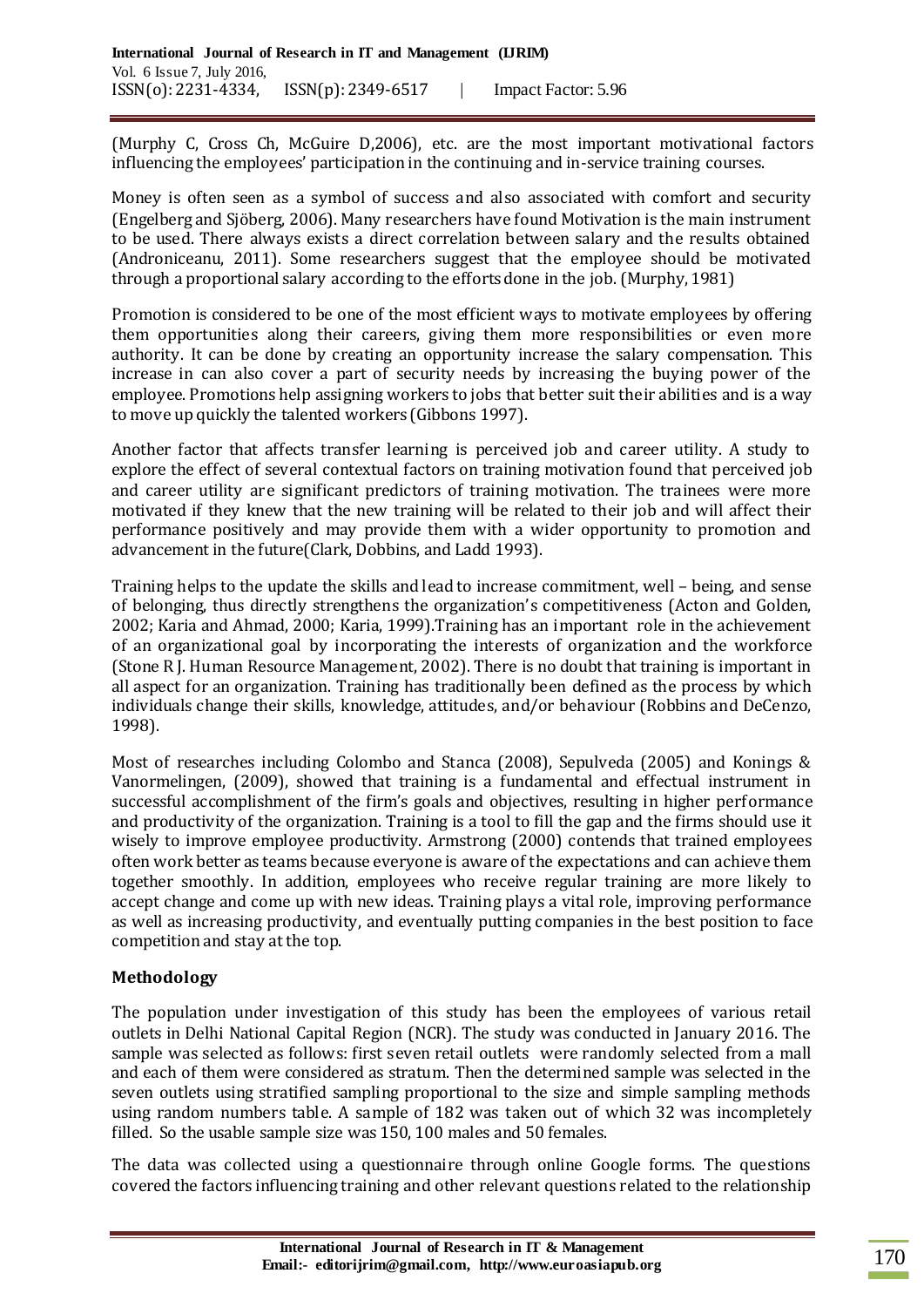of the employee with the employer. The factors included personal factors, organisational factors and factors related to their profession. They were asked to rank the factors from 1 to 12 where one being strongly favourable. The questionnaire included many questions but for this study only few questions were taken into consideration.

The respondents were assured of the confidentiality of their responses. All the data were collected and analysed. The statistical analysis was done by software SPSS version 16. One Way ANOVA were used to test the significance of the preferences of mean ranks of different motivational factors and Pearson Correlation test was used to test the correlation between the factors. The independent samples t –test was used to test the significance of difference of mean ranks of motivational factors between male and female respondents and Pearson Correlation Coefficient. A p<0.05 was considered statistically significant.

## **Results and Discussion**

The factors that were considered for this study were Organisational commitment **1**, Widen job opportunities **2**, To accomplish career goals **3**, To have upper hand over employees **4**, To express loyalty to the organisation **5**, Family upliftment **6**, Enhance knowledge **7**, Promotion **8**, To keep update with the industrial development **9**, Salary hike **10**, Job security **11**, To boost confidence**12**.

Table 1 is the cross tabulation of ranks and the factors. Figure 1 is the pictorial representation of the same. Table 1 clearly demonstrates that Job Security is the factor that has been considered as the most influencing factor for a retail employee to undergo training. 43.9% of the respondents have ranked job security in the first place. Retail industry employs mostly unskilled labour. Hence training becomes mandatory after they are inducted. Employees are given in house training by the company so that they become familiar with the way the organisation works. The training period ranges from 15 days to 2 months when the trainees are made to work under the supervision of supervisors and other experienced employees. During the training period employees are given less salary which pushes them to learn the work faster and get the job permanent. The employees mostly are not educationally sound and that makes it difficult for them to get a job that would be stable. Getting a job in a reputed retail outlet is even more difficult task.

The least motivating factor seems to be organisational commitment for which 34.8% of respondents have chosen for the last rank. The employees' unprofessional qualities can be attributed to this.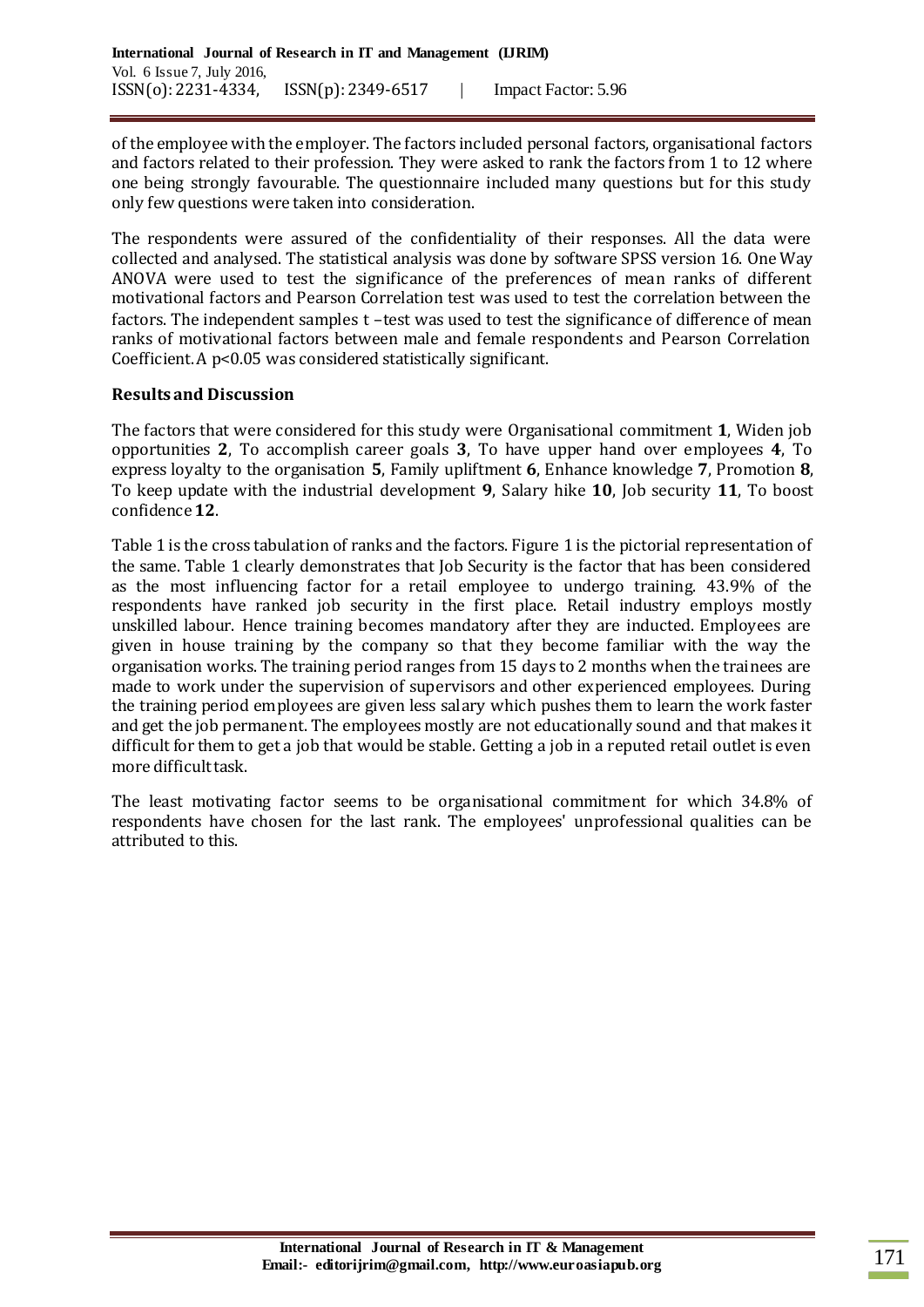#### Table 1 Rank \* Factor Cross tabulation

|      |                  |                        | Factor           |                  |                  |                         |                  |                  |                  |                  |                  |                                                                                                                                                                                                                                          |                  |                  |
|------|------------------|------------------------|------------------|------------------|------------------|-------------------------|------------------|------------------|------------------|------------------|------------------|------------------------------------------------------------------------------------------------------------------------------------------------------------------------------------------------------------------------------------------|------------------|------------------|
| Rank |                  |                        | $\mathbf{1}$     | $\mathbf 2$      | $\mathbf{3}$     | $\overline{\mathbf{4}}$ | $\sqrt{5}$       | 6                | $\boldsymbol{7}$ | ${\bf 8}$        | $\boldsymbol{9}$ | 10                                                                                                                                                                                                                                       | 11               | 12               |
|      |                  | Count                  | $\boldsymbol{0}$ | $\boldsymbol{0}$ | $\boldsymbol{0}$ | $\boldsymbol{0}$        | $\boldsymbol{0}$ | $\boldsymbol{0}$ | $\boldsymbol{0}$ | 50               | $\boldsymbol{0}$ | 33                                                                                                                                                                                                                                       | 65               | $\boldsymbol{0}$ |
|      | $\,1\,$          | % within<br>Rank       | 0.               | $.0\,$           | $.0\,$           | $\cdot$                 | $\boldsymbol{0}$ | $\boldsymbol{0}$ | $\boldsymbol{0}$ | 33.8             | $\boldsymbol{0}$ | 22.3                                                                                                                                                                                                                                     | 43.9             | $.0\,$           |
|      |                  | Count                  | $\boldsymbol{0}$ | $\boldsymbol{0}$ | $\boldsymbol{0}$ | $\boldsymbol{0}$        | $\boldsymbol{0}$ | $\boldsymbol{0}$ | $\boldsymbol{0}$ | $27\,$           | $\boldsymbol{0}$ | 92                                                                                                                                                                                                                                       | 29               | $\boldsymbol{0}$ |
|      | $\sqrt{2}$       | % within<br>Rank       | $\boldsymbol{0}$ | $.0\,$           | $.0\,$           | 0.                      | $\boldsymbol{0}$ | .0               | $.0\,$           | 18.2             | $\boldsymbol{0}$ | 62.2                                                                                                                                                                                                                                     | 19.6             | $.0\,$           |
|      |                  | Count                  | $\boldsymbol{0}$ | 14               | $\boldsymbol{0}$ | $\sqrt{2}$              | $\boldsymbol{0}$ | $\boldsymbol{0}$ | $\boldsymbol{0}$ | 62               | $\boldsymbol{0}$ | 25                                                                                                                                                                                                                                       | 31               | 23               |
|      | $\sqrt{3}$       | $\%$<br>within<br>Rank | $\boldsymbol{0}$ | 8.9              | $.0\,$           | 1.3                     | $\boldsymbol{0}$ | .0               | $\boldsymbol{0}$ | 39.5             | $\boldsymbol{0}$ | 15.9                                                                                                                                                                                                                                     | 19.7             | 14.6             |
|      |                  | $\mbox{Count}$         | $\boldsymbol{0}$ | 74               | $\boldsymbol{0}$ | $28\,$                  | $\boldsymbol{0}$ | 33               | $\boldsymbol{0}$ | $\boldsymbol{0}$ | $\boldsymbol{0}$ | $\mathbf{0}$                                                                                                                                                                                                                             | 25               | $26\,$           |
|      | $\overline{4}$   | % within<br>Rank       | $\boldsymbol{0}$ | 39.8             | $.0\,$           | 15.1                    | $\boldsymbol{0}$ | 17.7             | $\boldsymbol{0}$ | $.0\,$           | $\boldsymbol{0}$ | $.0\,$                                                                                                                                                                                                                                   | 13.4             | 14.0             |
|      |                  | Count                  | $\boldsymbol{0}$ | $17\,$           | $\boldsymbol{0}$ | $\boldsymbol{0}$        | 27               | 79               | $\boldsymbol{0}$ | $\boldsymbol{0}$ | $\boldsymbol{0}$ | $\boldsymbol{0}$                                                                                                                                                                                                                         | $\boldsymbol{0}$ | 19               |
|      | 5                | % within<br>Rank       | $\overline{0}$ . | 12.0             | $.0\,$           | $\boldsymbol{0}$        | 19.0             | 55.6             | $\boldsymbol{0}$ | 0.               | .0               | $.0\,$                                                                                                                                                                                                                                   | $.0\,$           | 13.4             |
|      |                  | Count                  | $\boldsymbol{0}$ | $20\,$           | $\boldsymbol{0}$ | 33                      | $\boldsymbol{0}$ | $17\,$           | $\boldsymbol{0}$ | $\boldsymbol{0}$ | $\boldsymbol{0}$ | $\boldsymbol{0}$                                                                                                                                                                                                                         | $\boldsymbol{0}$ | 64               |
|      | $\sqrt{6}$       | % within<br>Rank       | $\boldsymbol{0}$ | 14.9             | $.0\,$           | 24.6                    | $\boldsymbol{0}$ | 12.7             | 0.               | $.0\,$           | $\boldsymbol{0}$ | $.0\,$<br>$.0\,$<br>$\boldsymbol{0}$<br>$\boldsymbol{0}$<br>$\boldsymbol{0}$<br>$.0\,$<br>$\boldsymbol{0}$<br>$\mathbf{0}$<br>$\boldsymbol{0}$<br>$.0\,$<br>$.0\,$<br>$\boldsymbol{0}$<br>$\boldsymbol{0}$<br>$.0\,$<br>$\boldsymbol{0}$ | 47.8             |                  |
|      |                  | Count                  | $\boldsymbol{0}$ | 14               | $\boldsymbol{0}$ | 25                      | $22\,$           | 21               | 19               | $11\,$           | 76               |                                                                                                                                                                                                                                          |                  | $\boldsymbol{0}$ |
|      | $\boldsymbol{7}$ | % within<br>Rank       | $.0\,$           | 7.4              | $.0\,$           | 13.3                    | 11.7             | 11.2             | 10.1             | 5.9              | 40.4             |                                                                                                                                                                                                                                          |                  | $.0\,$           |
|      |                  | Count                  | $\boldsymbol{0}$ | $\boldsymbol{0}$ | $8\,$            | $\boldsymbol{0}$        | $\boldsymbol{0}$ | $\boldsymbol{0}$ | 51               | $\boldsymbol{0}$ |                  |                                                                                                                                                                                                                                          |                  | $18\,$           |
|      | $\,8\,$          | % within<br>Rank       | $.0\,$           | $.0\,$           | 10.4             | $.0\,$                  | $.0\,$           | 0.0              | 66.2             | $.0\,$           | 0.0              |                                                                                                                                                                                                                                          |                  | 23.4             |
|      |                  | Count                  | $\boldsymbol{0}$ | 11               | 17               | 62                      | 32               | $\boldsymbol{0}$ | 49               | $\boldsymbol{0}$ | 21               |                                                                                                                                                                                                                                          |                  | $\boldsymbol{0}$ |
|      | 9                | $\%$<br>within<br>Rank | $.0\,$           | 5.7              | 8.9              | 32.3                    | 16.7             | $\boldsymbol{0}$ | 25.5             | $.0\,$           | 10.9             |                                                                                                                                                                                                                                          |                  | $.0\,$           |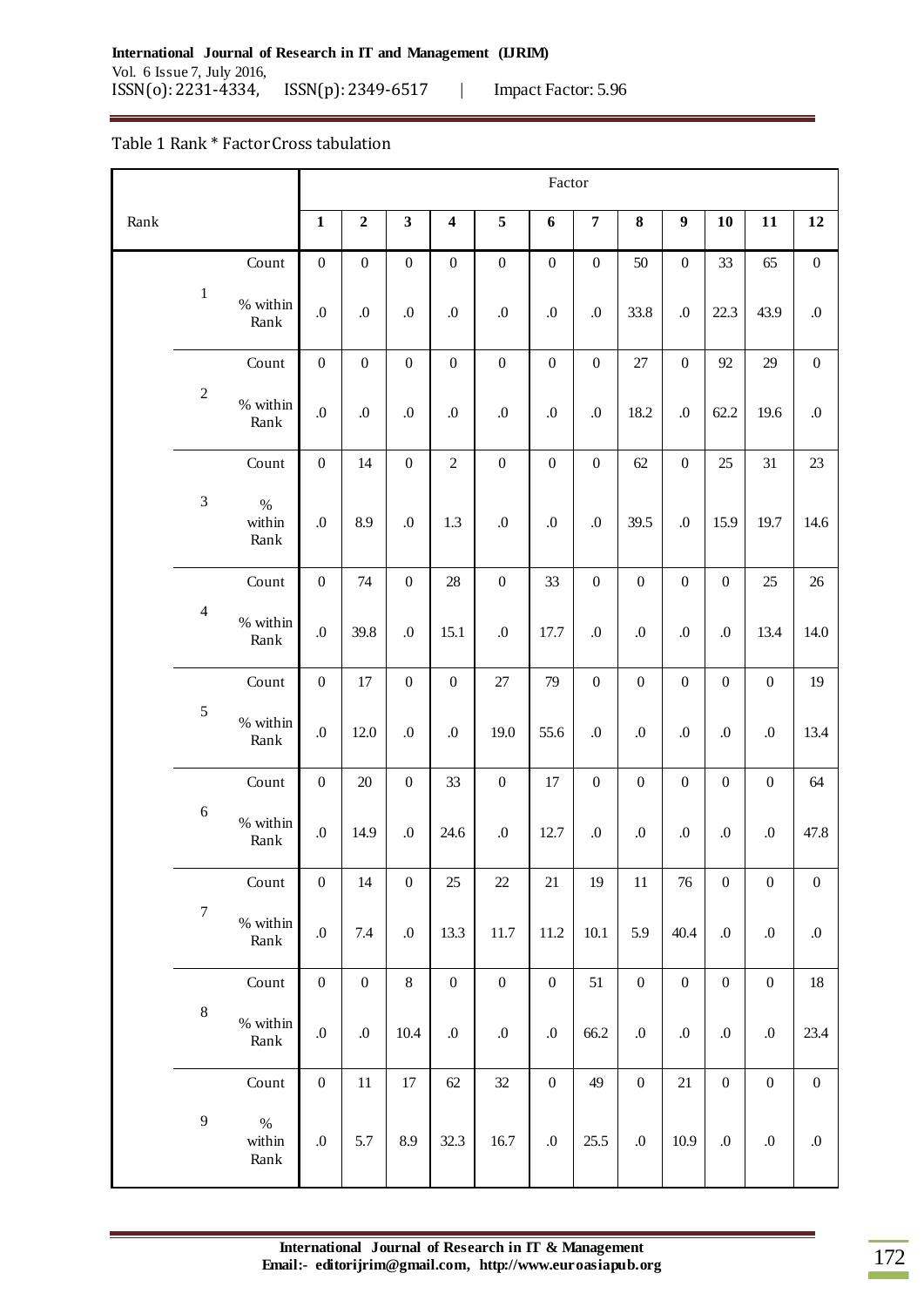**International Journal of Research in IT and Management (IJRIM)** Vol. 6 Issue 7, July 2016, ISSN(o): 2231-4334, ISSN(p): 2349-6517 | Impact Factor: 5.96

|       |        | Count                  | $\boldsymbol{0}$ | $\boldsymbol{0}$ | 51     | $\overline{0}$   | $\boldsymbol{0}$ | $\mathbf{0}$         | 6    | $\boldsymbol{0}$ | $\boldsymbol{0}$ | $\Omega$         | $\mathbf{0}$ | $\overline{0}$   |
|-------|--------|------------------------|------------------|------------------|--------|------------------|------------------|----------------------|------|------------------|------------------|------------------|--------------|------------------|
|       | $10\,$ | % within<br>Rank       | .0               | .0               | 89.5   | $\cdot$          | $\boldsymbol{0}$ | $\cdot$ <sup>0</sup> | 10.5 | 0.               | $\boldsymbol{0}$ | $\Omega$         | .0           | $\boldsymbol{0}$ |
|       |        | Count                  | 78               | $\boldsymbol{0}$ | 47     | $\boldsymbol{0}$ | $\mathbf{1}$     | $\boldsymbol{0}$     | 18   | $\boldsymbol{0}$ | 14               | $\boldsymbol{0}$ | $\mathbf{0}$ | $\mathbf{0}$     |
|       | $11\,$ | $\%$<br>within<br>Rank | 49.4             | $\boldsymbol{0}$ | 29.7   | 0.               | .6               | .0                   | 11.4 | $\boldsymbol{0}$ | 8.9              | 0.               | $\Omega$     | $\boldsymbol{0}$ |
|       |        | Count                  | 72               | $\boldsymbol{0}$ | $27\,$ | $\boldsymbol{0}$ | 68               | $\overline{0}$       | 7    | $\boldsymbol{0}$ | 33               | $\boldsymbol{0}$ | $\mathbf{0}$ | $\mathbf{0}$     |
|       | 12     | % within<br>Rank       | 34.8             | $\cdot$          | 13.0   | 0.               | 32.9             | .0                   | 3.4  | $\boldsymbol{0}$ | 15.9             | .0               | $\Omega$     | $.0\,$           |
|       |        | Count                  | 150              | 150              | 150    | 150              | 150              | 150                  | 150  | 150              | 150              | 150              | 150          | 150              |
| Total |        | $\%$<br>within<br>Rank | 8.3              | 8.3              | 8.3    | 8.3              | 8.3              | 8.3                  | 8.3  | 8.3              | 8.3              | 8.3              | 8.3          | 8.3              |

#### Figure 1 Rank \*Factors

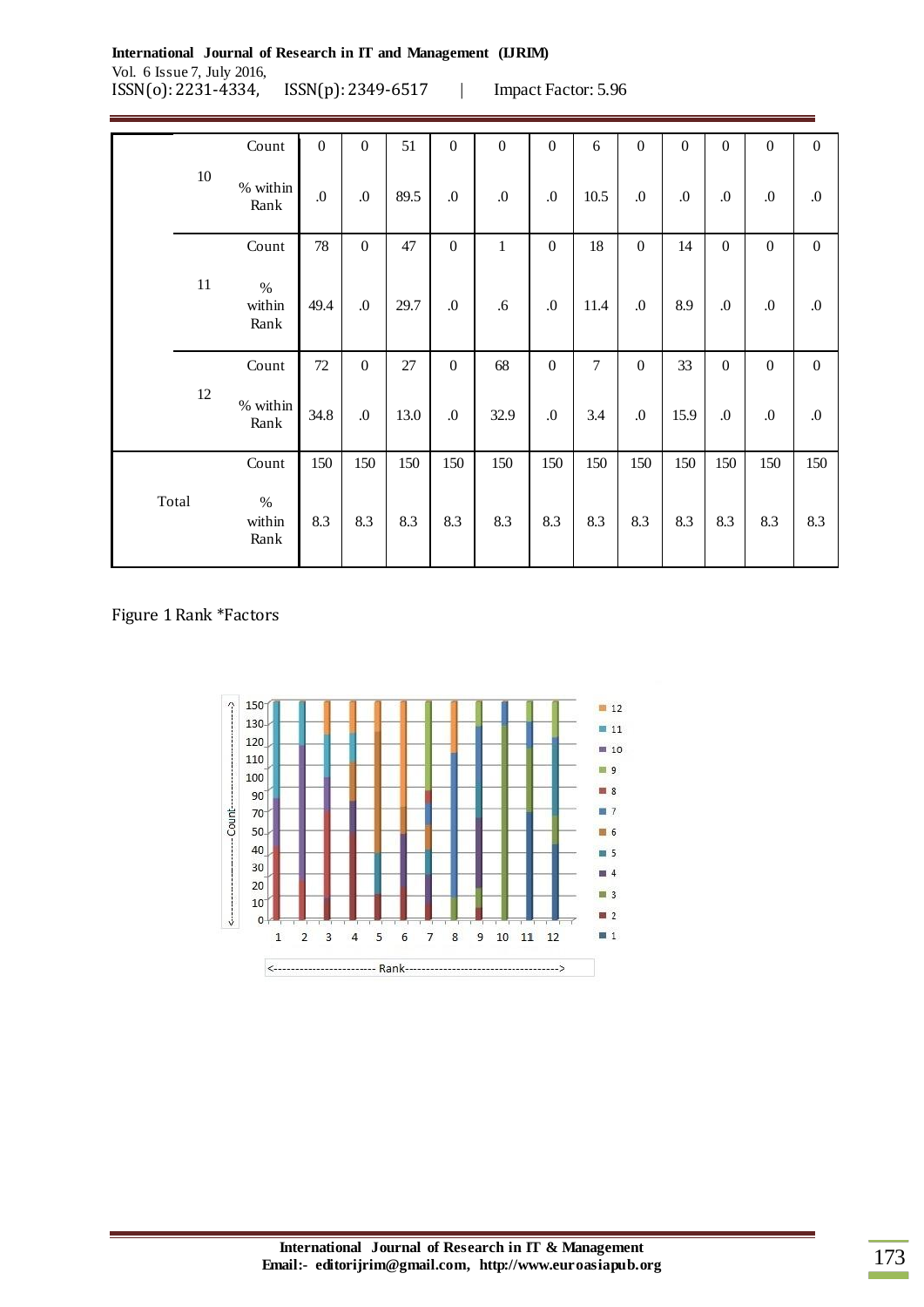Table 2: Comparison of Mean and SD of the factors gender-wise (by t – test for two independent groups)

| Factor                         | <b>Sex</b> | N   | Mean $\pm$ S. D   |
|--------------------------------|------------|-----|-------------------|
|                                | Male       | 100 | $11.53 \pm .502$  |
| Organizational Commitment      | Female     | 50  | $11.38 \pm .490$  |
| Widen job opportunities        | Male       | 100 | $4.96 \pm 1.530$  |
|                                | Female     | 50  | $4.88 \pm 1.745$  |
| To accomplish the career goals | Male       | 100 | $10.47 \pm 1.105$ |
|                                | Female     | 50  | $10.42 \pm 1.032$ |
| To have upper hand over other  | Male       | 100 | $7.13 \pm 1.931$  |
| employees                      | Female     | 50  | $6.72 \pm 1.970$  |
| To express loyalty to the      | Male       | 100 | $9.69 \pm 2.759$  |
| Organisation                   | Female     | 50  | $8.70 \pm 2.597$  |
| Family Upliftment              | Male       | 100 | $5.23 \pm .886$   |
|                                | Female     | 50  | $5.06 \pm 1.018$  |
| Enhance Knowledge              | Male       | 100 | $8.95 \pm 1.395$  |
|                                | Female     | 50  | $8.58 \pm 1.162$  |
| Promotion                      | Male       | 100 | $2.33 \pm 1.471$  |
|                                | Female     | 50  | $2.68 \pm 1.684$  |
| To Keep Updated With The       | Male       | 100 | $8.65 \pm 2.066$  |
| <b>Industrial Development</b>  | Female     | 50  | $9.26 \pm 2.293$  |
| Salary Hike                    | Male       | 100 | $2.03 \pm .559$   |
|                                | Female     | 50  | $1.78 \pm .708$   |
| Job Security                   | Male       | 100 | $2.22 \pm 1.186$  |
|                                | Female     | 50  | $1.88 \pm 1.023$  |
| To boost confidence            | Male       | 100 | $5.31 \pm 1.542$  |
|                                | Female     | 50  | 5. 30 $\pm$ 1.389 |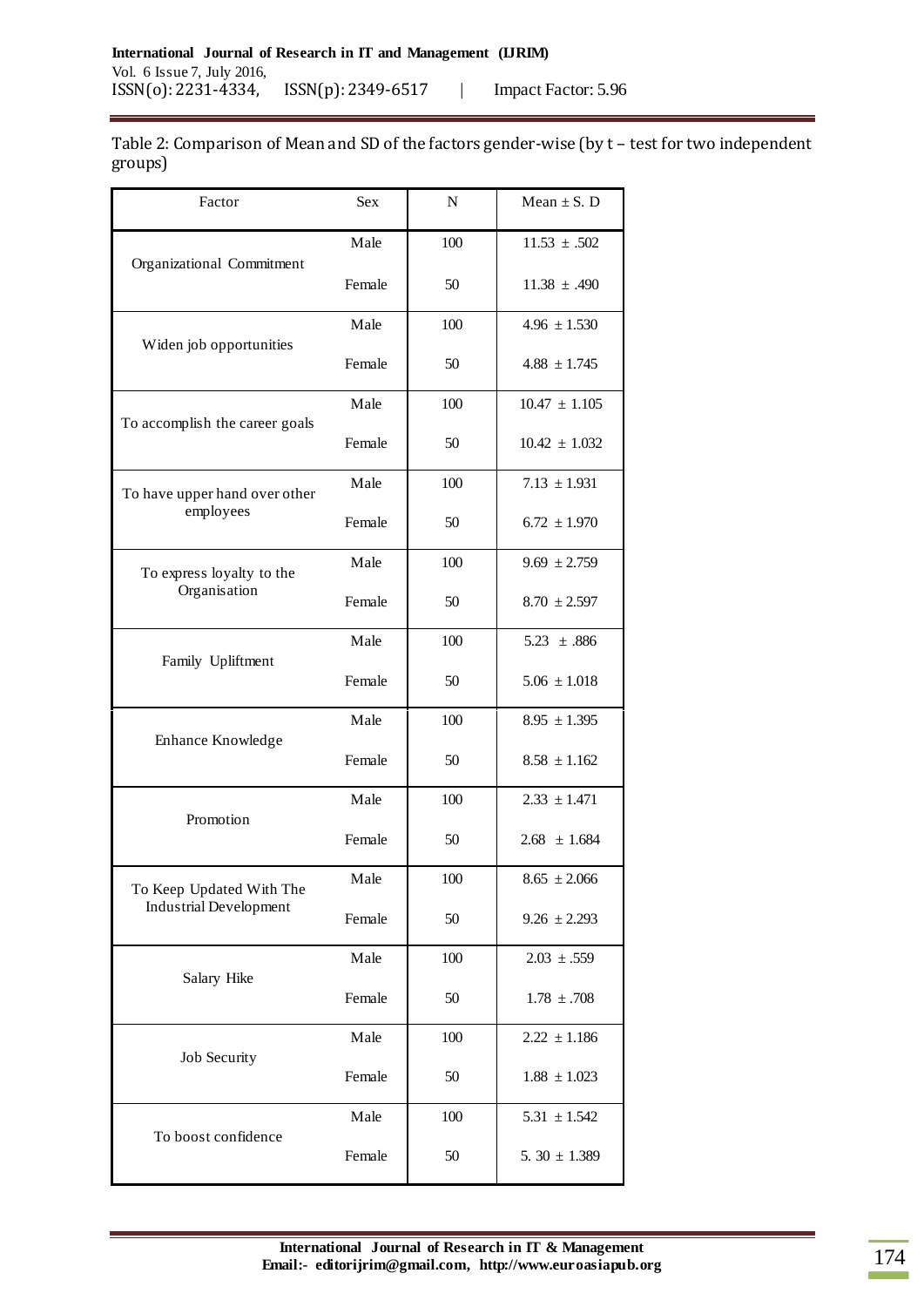Table 2 shows the distribution of Mean  $\pm$  SD of rank of the motivational factors taken under study for male and female faculty. There were 100 male respondents and 50 female respondents. On applying t-test for two independent groups we have found there is no significant difference between the mean ranks of motivational factors between male and female employees. The least Mean  $\pm$  SD of 2.03  $\pm$  .559 and 1.78  $\pm$  .708 was observed for salary hike for male and female employees respectively. The highest of  $11.53 \pm .502$  and  $11.38 \pm .490$  was observed for organisational commitment. From the result it is revealed that there is not much difference in the priorities of male and female employees when it comes to their professional career.

|                         | Correlations          |                      |                  |                         |                         |                         |                  |                  |          |                  |    |    |    |
|-------------------------|-----------------------|----------------------|------------------|-------------------------|-------------------------|-------------------------|------------------|------------------|----------|------------------|----|----|----|
| Factor                  |                       | $\mathbf{1}$         | $\boldsymbol{2}$ | $\overline{\mathbf{3}}$ | $\overline{\mathbf{4}}$ | $\overline{\mathbf{5}}$ | $\boldsymbol{6}$ | $\boldsymbol{7}$ | $\bf{8}$ | $\boldsymbol{9}$ | 10 | 11 | 12 |
|                         | $\mathbf r$           | $\,1\,$              |                  |                         |                         |                         |                  |                  |          |                  |    |    |    |
| $\mathbf{1}$            | p<br>value            |                      |                  |                         |                         |                         |                  |                  |          |                  |    |    |    |
|                         | ${\bf N}$             | 150                  |                  |                         |                         |                         |                  |                  |          |                  |    |    |    |
|                         | $\mathbf r$           | $-.529$ <sup>*</sup> | $\,1$            |                         |                         |                         |                  |                  |          |                  |    |    |    |
| $\mathbf 2$             | p<br>value            | .000                 |                  |                         |                         |                         |                  |                  |          |                  |    |    |    |
|                         | ${\bf N}$             | 150                  | 150              |                         |                         |                         |                  |                  |          |                  |    |    |    |
|                         | $\mathbf r$           | $-194$               | $-.080$          | $\,1$                   |                         |                         |                  |                  |          |                  |    |    |    |
| $\overline{\mathbf{3}}$ | $\, {\bf p}$<br>value | $.017$               | .333             |                         |                         |                         |                  |                  |          |                  |    |    |    |
|                         | ${\bf N}$             | 150                  | 150              | 150                     |                         |                         |                  |                  |          |                  |    |    |    |
|                         | $\mathbf r$           | $-.560$ <sup>*</sup> | $.683*$          | .046                    | $\mathbf{1}$            |                         |                  |                  |          |                  |    |    |    |
| $\overline{\mathbf{4}}$ | p<br>value            | .000                 | .000             | .574                    |                         |                         |                  |                  |          |                  |    |    |    |
|                         | ${\bf N}$             | 150                  | 150              | 150                     | 150                     |                         |                  |                  |          |                  |    |    |    |
|                         | $\mathbf r$           | $.108\,$             | $.243*$          | $-.037$                 | $.518*$                 | $\,1$                   |                  |                  |          |                  |    |    |    |
| $\sqrt{5}$              | $\, {\bf p}$<br>value | .188                 | .003             | .649                    | .000                    |                         |                  |                  |          |                  |    |    |    |
|                         | ${\bf N}$             | 150                  | $150\,$          | 150                     | 150                     | 150                     |                  |                  |          |                  |    |    |    |
| $\boldsymbol{6}$        | $\mathbf r$           | .007                 | $.179*$          | $.449*$                 | $.304*$                 | $.422$ <sup>*</sup>     | $\,1\,$          |                  |          |                  |    |    |    |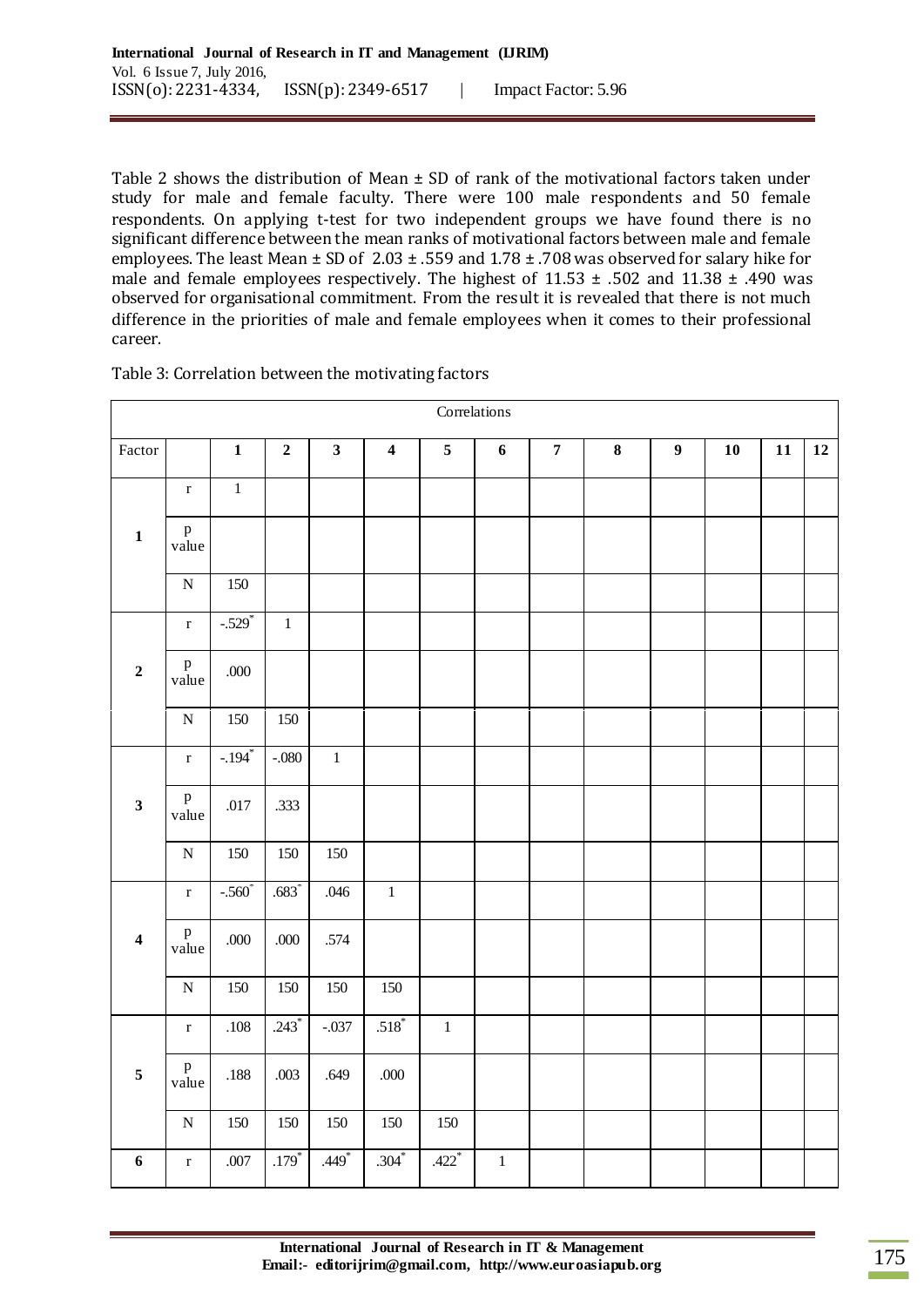|                  | $\, {\bf p}$<br>value                                                                 | .928              | .029                | .000                 | .000                 | .000                 |                      |                      |                      |              |              |              |              |
|------------------|---------------------------------------------------------------------------------------|-------------------|---------------------|----------------------|----------------------|----------------------|----------------------|----------------------|----------------------|--------------|--------------|--------------|--------------|
|                  | ${\bf N}$                                                                             | 150               | 150                 | 150                  | 150                  | 150                  | 150                  |                      |                      |              |              |              |              |
|                  | $\bf r$                                                                               | .367              | $-.119$             | $-.464$              | $-.063$              | $.255$ <sup>*</sup>  | .149                 | $\mathbf{1}$         |                      |              |              |              |              |
| $\overline{7}$   | $\, {\bf p}$<br>value                                                                 | .000              | .147                | .000.                | .446                 | .002                 | .069                 |                      |                      |              |              |              |              |
|                  | ${\bf N}$                                                                             | 150               | 150                 | 150                  | 150                  | 150                  | 150                  | 150                  |                      |              |              |              |              |
|                  | $\bf r$                                                                               | .111              | $-.487$             | .043                 | $-.413$ <sup>*</sup> | $-.434$ <sup>*</sup> | $-.031$              | $.286*$              | $\mathbf{1}$         |              |              |              |              |
| 8                | p<br>value                                                                            | .176              | .000                | .604                 | .000                 | .000                 | .709                 | .000                 |                      |              |              |              |              |
|                  | ${\bf N}$                                                                             | 150               | 150                 | 150                  | 150                  | 150                  | 150                  | 150                  | 150                  |              |              |              |              |
|                  | $\bf r$                                                                               | $-.642$ *         | $.402*$             | $-.289$ <sup>*</sup> | $.228*$              | $-.368$ <sup>*</sup> | $-.441$ <sup>*</sup> | $-.351$ <sup>*</sup> | $-.201$ *            | $\mathbf{1}$ |              |              |              |
| $\boldsymbol{9}$ | $\, {\bf p}$<br>value                                                                 | $.000$            | .000                | .000.                | .005                 | .000                 | $.000$               | .000                 | .013                 |              |              |              |              |
|                  | ${\bf N}$                                                                             | 150               | 150                 | 150                  | 150                  | 150                  | 150                  | 150                  | 150                  | 150          |              |              |              |
|                  | $\mathbf r$                                                                           | $-.240^{\degree}$ | $.584$ <sup>*</sup> | $-.144$              | $.393*$              | $-.008$              | $-.169$ <sup>*</sup> | $-.271$ <sup>*</sup> | $-.401$              | $.380*$      | $\mathbf{1}$ |              |              |
| 10               | p<br>value                                                                            | .003              | .000                | .079                 | .000                 | .919                 | .038                 | .001                 | $.000$               | $.000$       |              |              |              |
|                  | ${\bf N}$                                                                             | 150               | 150                 | 150                  | 150                  | 150                  | 150                  | 150                  | 150                  | 150          | 150          |              |              |
|                  | $\mathbf r$                                                                           | $.414*$           | $-.176*$            | $.189*$              | .133                 | $.767*$              | $.342$ <sup>*</sup>  | .079                 | $-.312$ <sup>*</sup> | $-.596$      | $-.238^*$    | $\mathbf{1}$ |              |
| 11               | p<br>value                                                                            | .000              | .031                | .020                 | .104                 | .000                 | .000                 | .339                 | .000                 | .000         | .003         |              |              |
|                  | ${\bf N}$                                                                             | 150               | 150                 | 150                  | 150                  | 150                  | 150                  | 150                  | 150                  | 150          | 150          | 150          |              |
|                  | $\mathbf r$                                                                           | $-.118$           | .020                | $-.175$ *            | $-.138$              | $-.467*$             | $-.174$ <sup>*</sup> | $.193*$              | $.345*$              | $.184*$      | .090         | $-.612^*$    | $\mathbf{1}$ |
| 12               | $\, {\bf p}$<br>value                                                                 | .151              | .809                | .032                 | .092                 | .000                 | .033                 | .018                 | .000                 | .025         | .271         | .000         |              |
|                  | ${\bf N}$                                                                             | 150               | 150                 | 150                  | 150                  | 150                  | 150                  | 150                  | 150                  | 150          | 150          | 150          | 150          |
|                  | *. Correlation is significant at the 0.05 level (2-tailed).<br>r- Pearson Correlation |                   |                     |                      |                      |                      |                      |                      |                      |              |              |              |              |

Table 3 describes the correlation between all the factors that were considered for this study. For all factors, statistically significant negative correlation exists between Organisational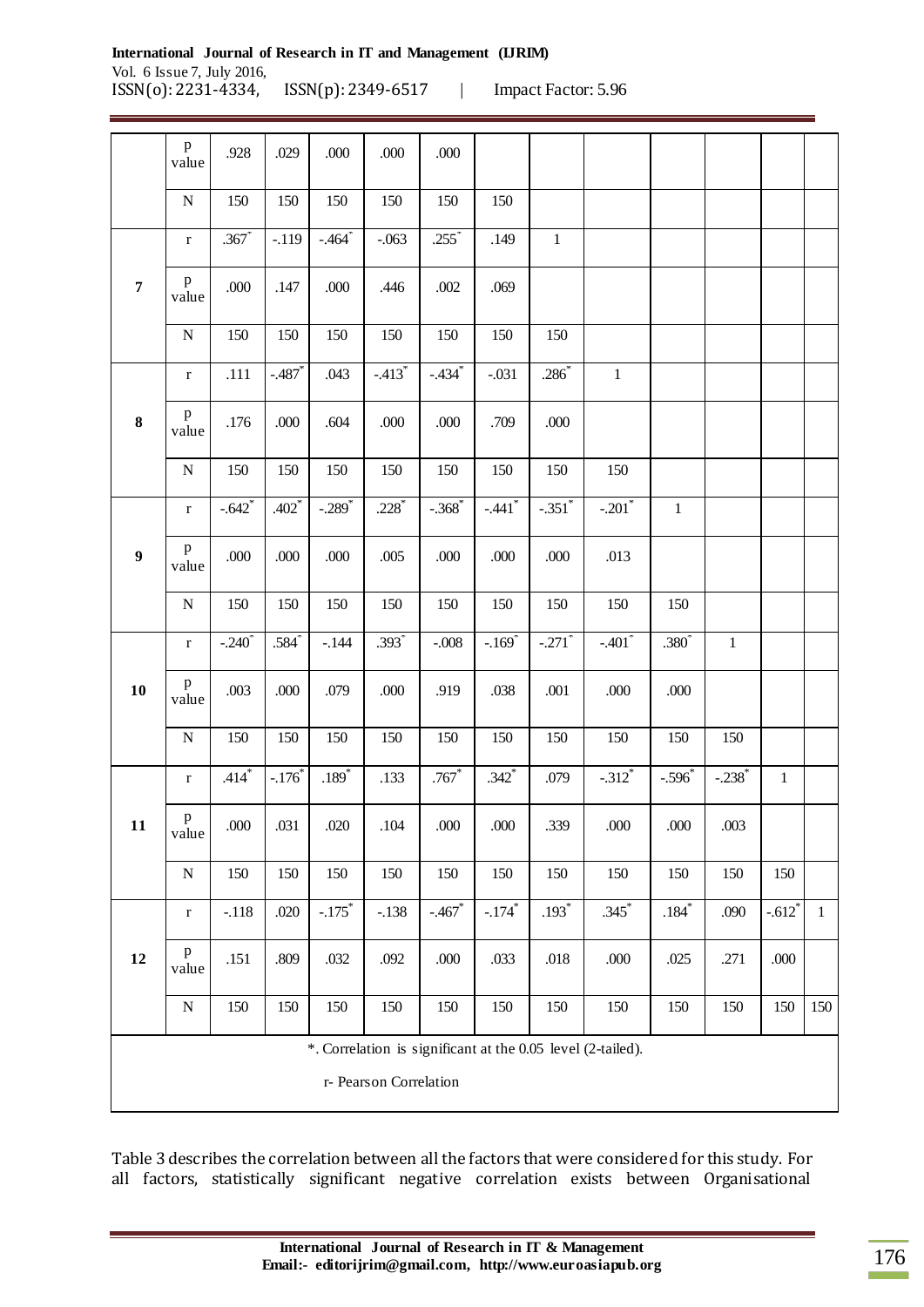commitment – Widen job opportunities, accomplish career goals, have upper hand over other employees, to keep updated with the industrial development and salary hike; Widen job opportunities – promotion and job security; To accomplish career goals – To keep updated with the industrial development and to boost confidence; To have upper hand over other employees – promotion; To express loyalty to Organisation – promotion, to keep updated with the industrial development and to boost confidence; Family upliftment – to keep updated with the industrial development, salary hike and to boost confidence; Enhance knowledge - To keep updated with the industrial development and salary hike; Promotion - to keep updated with the industrial development, salary hike and job security; to keep updated with the industrial development- Job security; Salary hike – Job security; Job security – To boost confidence.

Statistically significant positive correlation exists between Organisational commitment – Enhance knowledge and job security; Widen job opportunities – to have upper hand over other employees, express loyalty, family upliftment, to keep updated with the industrial development and salary hike; To accomplish career goals – family upliftment and job security; To have upper hand over other employees – to express loyalty, family upliftment, to keep updated with the industrial development and salary hike; To express loyalty - family upliftment, to enhance knowledge and job security; family upliftment- job security; to enhance knowledge- promotion, to boost confidence; promotion- to boost confidence; to keep updated with the industrial development- salary hike, to boost confidence. From the results of this study the management of the retail companies should take cues to encourage its employees to part take in training programmes and program such training session.

# **Conclusion**

To achieve a leadership position in the market space, an organisation has to emphasise on the kind of programs they use to improvise performance and productivity and not just how much they simply spend on learning. Hence training programs need to be very meticulously formulated keeping in mind the interests of the trainees. The ultimate goal of any training program should be producing highly productive employees who would increase the turnover of the organisation. This study has thrown open a window which gives an insight of the priorities of the employees working in retail sector. The results clearly indicate that female employees have the same priorities as their male counterparts. Having a secured and permanent job is the most important factor that drives them to undergo training.

The limitation of this study is that the sample is restricted to a small geographic area in the National Capital Region (NCR) in India. Moreover the study has been done on the employees of both branded and non branded retail outlets and there could be a difference in priorities if the study would be conducted separately on branded and non branded outlets as branded outlets would be employing educated employees than the non branded outlets. The results may even vary in different two-three tier cities.

## **References**

- 1. Amerioun A, Ebadi A, Sanaienasab H. Validity of "motivational factors of nurses' participation in continuing education programs" questionnaire, Iranian Quarterly of Education Strategies. 2012; 5(2): 113-117
- 2. Androniceanu, A. (2011). Motivation of the Human Resources for a Sustainable Organizational Development
- 3. Bordji, A., Imani, M., Moradi, A. (2004). The study of general practitioners' views on the content of composed programs in Zahedan. Journal of Zahedan University of Medical Sciences (Tabib-eshargh), 6(2), 145-151.
- 4. Byars, L., & Rue, L. (2006). Human Resources Management (eighth ed.). New York: McGraw-Hill/Irwin.